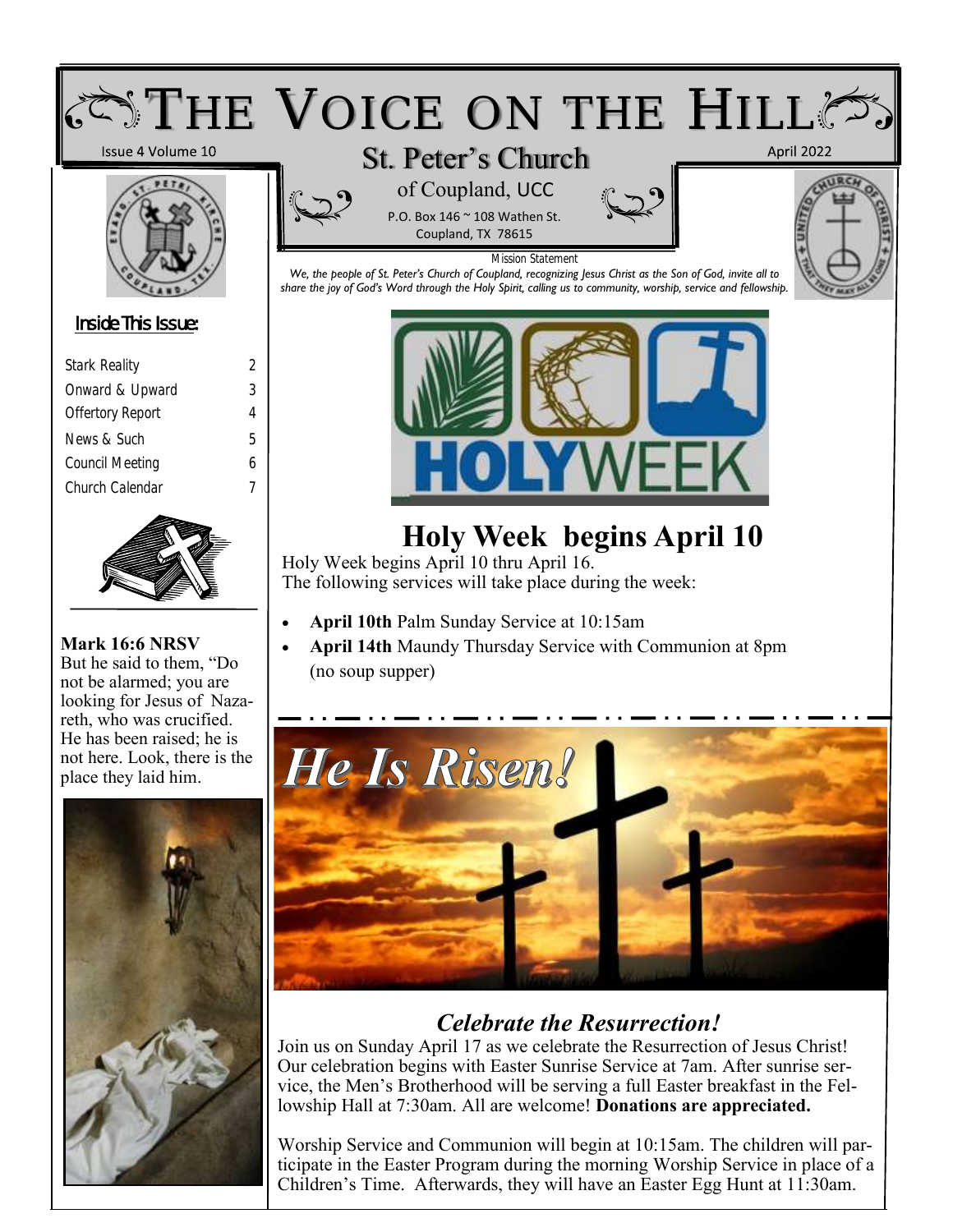

#### Page 2 and 1 and 1 and 2 and 2 and 2 and 2 and 2 and 2 and 2 and 2 and 2 and 2 and 2 and 2 and 2 and 2 and 2 and 2 and 2 and 2 and 2 and 2 and 2 and 2 and 2 and 2 and 2 and 2 and 2 and 2 and 2 and 2 and 2 and 2 and 2 and 2

#### **STARK REALITY APRIL 2022**

The highlight of this month is summed up in the words of one of my favorite hymns, "Christ the Lord is Risen Today." On April 17, we will culminate our preparations during Lent by celebrating the resurrection of our Lord during special Easter worship services. We will begin with Sunrise Services at 7:00 a.m. Why do we add an extra service on such a busy day? This service is a way to reaffirm that Easter morning is a special morning in our relationship with God unlike any other regular Sunday morning. The cool morning air is a reminder of the experience of the women who came to the tomb early in the morning to find the shock of their lives and discover the reality of the empty tomb. We will hold this sunrise service next to the parsonage in the grassy lot recognizing that God is present with us at home as well as out in the countryside. Also, this will facilitate our next event.

Following this service, we will gather in our fellowship hall for a wonderful Easter Breakfast prepared by our own Peter Wabbel. Our sharing a meal will symbolize the new life in Christ that we all share through the events of that first Easter. This will not be a continental breakfast but a full-fledged feast to celebrate our Good News appropriately. If you've never experienced the wonderful sense of community warmth and sharing that occurs at an Easter breakfast, you are in for a real treat! I hope that every one of you will be able to attend. Invite your friends, because this is a community event! Don't miss it!

Later that morning we will share our joy in our 10:15 worship through the beautiful Easter Flower Cross which will be brought in during a processional march of children and worship participants. Please remember to bring any wild flowers or flowers plus some greenery from your yard and gardens to church on Saturday evening or early Sunday morning so that the flower cross can be assembled prior to service time. During that worship we will celebrate the the Lord's Supper which is open to all. Please make plans to reaffirm your commitment to Christ through these special events.

See you in church!

Charles

#### **MAUNDY THURSDAY TENNEBRAE SERVICE**

Many of the events surrounding the last days in the life of Christ are shrouded in darkness. In the fourth century a solemn observance of the Lord's Supper, known as "Tenebrae" was celebrated. The service involved the extinguishing of candles as a reminder of the darkness that covered the earth after the passion and crucifixion of Jesus Christ. The word "Tenebrae" means darkness.

The service ends in almost total darkness. The candles are gradually extinguished, symbolic of the gradual flight and denial of the disciples and friends of Jesus during the crucifixion.

As we see the pageant is unfolding we are reminded of our own falling away and the consequence of separation from God. However, at the end, one light still remains; the light of Christ can never be extinguished. In that light we find forgiveness, fellowship, and communion with our Lord.

After the final benediction, everyone is asked to slowly and quietly leave by the light of the Christ candle and in silence until you are in your cars and on your way home.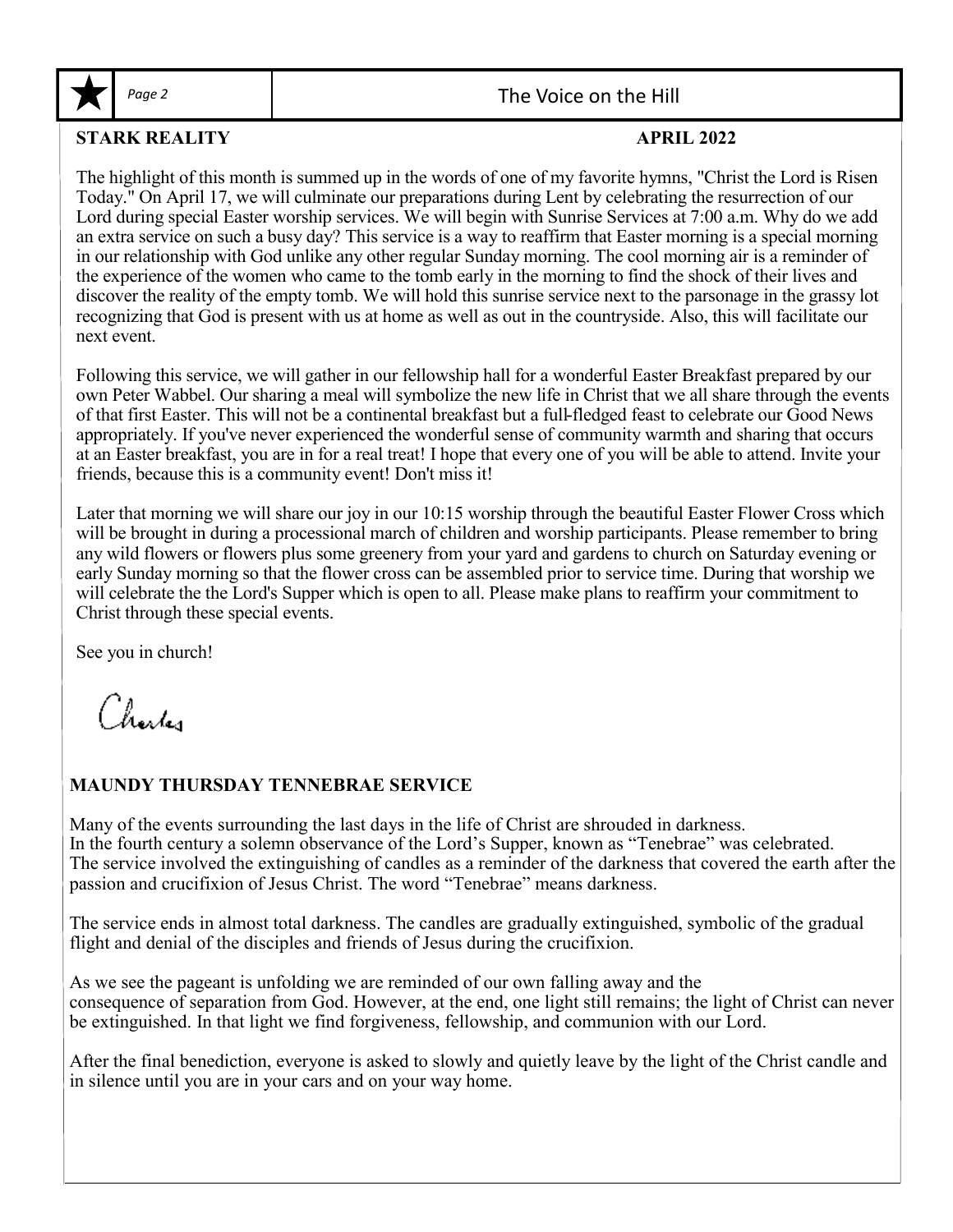#### Issue 4

## **Senior Luncheon**

We had a wonderful luncheon with 58 Senior Citizens attending including Hostesses and Helpers. Peter Wabbel, Master Chef, cooked a very delicious lunch.

We thank you, Peter for everything you did. We appreciate it very much! We thank our Hostesses: Peter Wabbel, Joyce & Arthur Henze, Becky Sutton, Cynthia & Teddy Wittliff.

Helpers were: Sandra & Don Wernli, Wanda Walther, Charlotte Albert, JoAnn Ging, Cindy Alexander, Linda Miller & Lois Schmidt. Bingo & "42 Dominoes were played.

Our next Seniors Luncheon will be on May 17 at 11:30 am. If you would like to play bingo, it is suggested but not required that you bring a prize under \$10. "42" Dominoes will also be played.

Hope to see you there!

Lois Schmidt & Sandra Wernli Co-Chairs





#### **Our Sick & Shut-Ins:**

**Irene Florida:** Shavano Park Senior Living, 3220 North Loop 1604 W, Apt #102 Shavano Park, TX 78231

**Denny Poldrack:** Will-O-Bell Nursing Home**,**  P.O. Box 107**,** Bartlett, TX 76511

**Nancy Goodlett:** at home

**Ann Johle:** Sagebrook Nursing Center, 901 Discovery Blvd, Room #210 Cedar Park, TX 78613

#### **April Birthdays**

| 2nd              | Clayton Ging                         |
|------------------|--------------------------------------|
| 3rd              | Callie Sane                          |
| 5th              | <b>Traeton Thompson</b>              |
| 7th              | Ben Watson, Julie Gregory            |
| 11th             | Jason Fryer                          |
| 13 <sup>th</sup> | Dakota Marak, Joyce Henze            |
| 15 <sup>th</sup> | Avery Ochoa                          |
| 16th             | Brenda Arlene Albert, John Sumner    |
| 17th             | Alice Matetzschk                     |
| 21st             | Derek Rumel, Elaine Heinzke-Hennig   |
| 25 <sup>th</sup> | Velma Schneider                      |
| 26th             | <b>BIRTHDAY!</b><br>Matthew Valchar  |
| 27th             | Jim Rollins                          |
| 28th             | Staci Johns, Shorty Johns, S.R. Moss |
| 29 <sub>th</sub> | Adam Doss, Kaylee Nelson             |
| 30th             | Isadora Streit, Karen Rhoades        |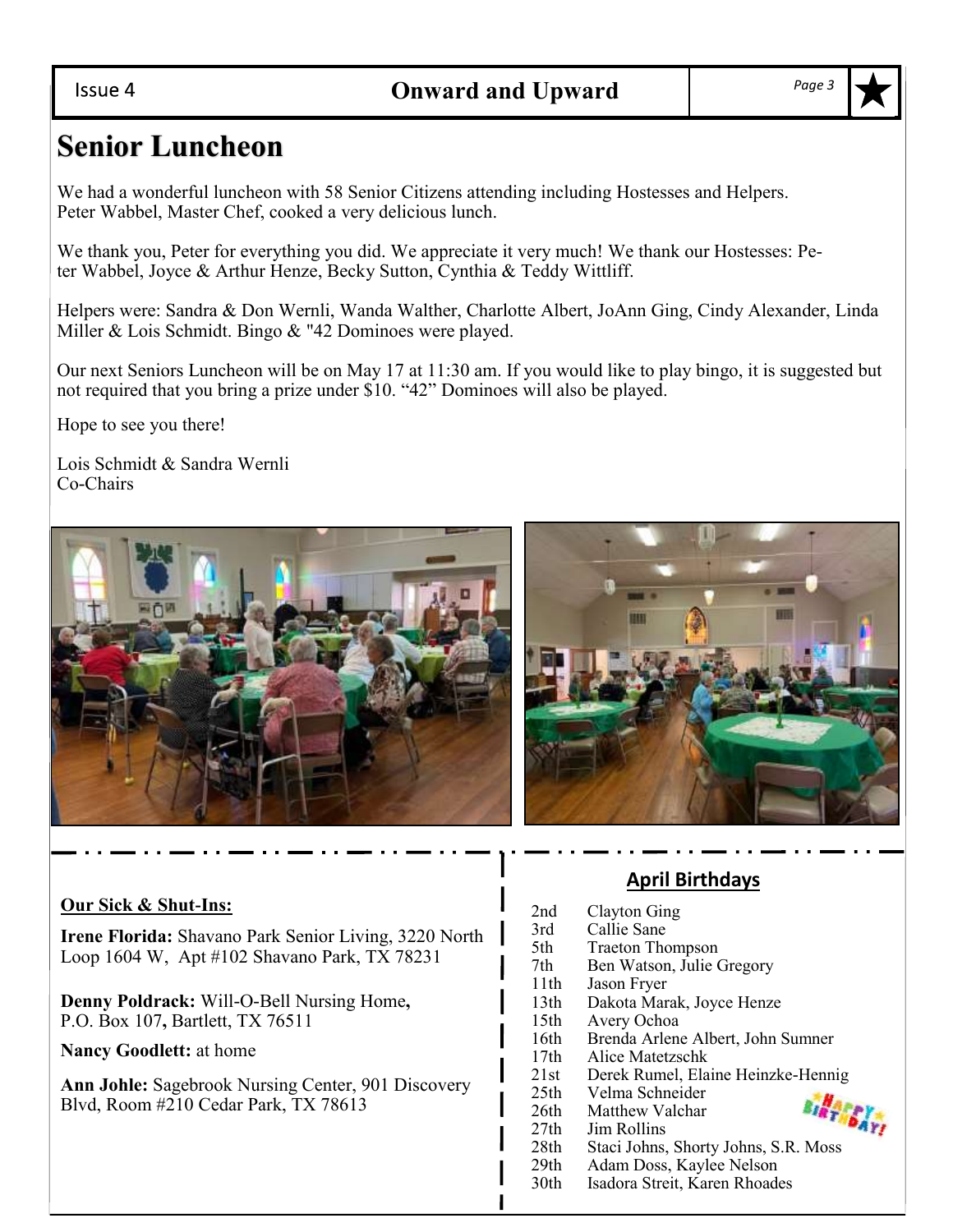The Voice on the Hill *Page 4*

Thank You<br>FOR

### **February 2022 Income**

**Budget Amount Per Sunday \$2,894.75**

**Total Regular Giving for February \$11,791**

**Budgeted Amount for February \$11,579**

**Total Regular Giving for January and February \$22,714**

**Budgeted Income January thru February \$26,052.75**

**\*Regular Offering Only\***

#### **April 2022 Special Offerings:**

Sunday April 3 - Board of Christian Education

Sunday April 6 - Slumber Falls Camp - Lent

Good Friday - Williamson County Child Welfare

Easter Sunday April 17 - Adopt-A-Child

Easter Sunday April 17 - Evangelism/Member Care

#### **April Worship Schedule**

| April 3                                                                                                                  | April 10                                                               |
|--------------------------------------------------------------------------------------------------------------------------|------------------------------------------------------------------------|
| Liturgist: Michele Dupy                                                                                                  | Liturgist: Judy Downing                                                |
| Ushers: Bill Dupy                                                                                                        | Ushers: Zac & Cindy Wood                                               |
| <b>April 17 - Easter Sunday</b><br>Liturgist: Charlotte Albert<br>Ushers: Anita Holubec<br>Greeters: Don & Sandra Wernli | April 24<br>Liturgist: Carolyn Haverland<br>Ushers: Danny & Dana Smith |



### A big Thank You to the following members:

- Danny Smith for repairing all the toilets, the trash bin retainer, and a piece of siding that came off the parsonage.
- Peter Wabbel for going the extra mile and cleaning up after each Lenten Meal.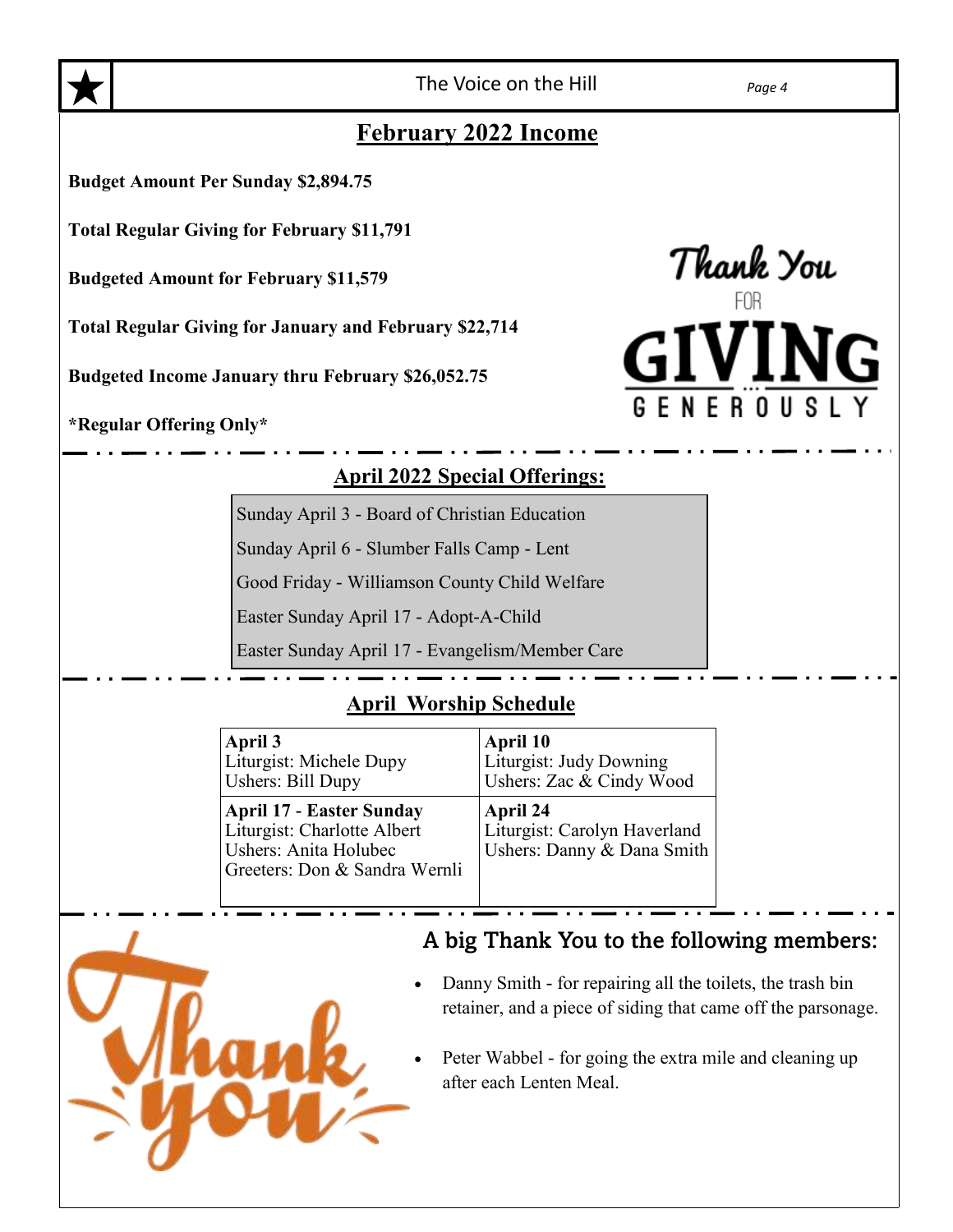**WANTED:** We need some help creating graphics for social media posts and other promotions. Also, does anyone have a Cricut machine to make vinyl letters? Please contact Dana Smith at **texana488@gmail.com**

#### **Help St. Peter's Spread the Good News**

In today's world, social media is one of the best ways to reach out to the surrounding community and connect with our members and friends, near and far.

St. Peter's has been using Facebook for several years and we have just started an Instagram page. We post scripture, church news and events, and inspirational messages. See our pages at:

#### Facebook.com/StPetersCoupland Instagram.com/StPetersCoupland

Here's how you can help us gain more visibility on these sites:

1. "Follow" our Facebook and Instagram pages so the content will appear in your newsfeed.

2. "Like" our posts and "Comment" on them. These social sites are like popularity contests - the more Likes and Comments a post has, the more people will see it.

3. "Share" selected posts on your own newsfeed, by clicking the Share button below the post. This will be especially helpful in the week before Easter as we try to reach a wider audience.

4. If you can help with creating or posting content on St. Peter's social pages, please contact Dana Smith at **texana488@gmail.com**. We especially need someone who can create graphics with images and text.

## **Other Church News**



## **Church Council**

This month's Council will meet on the 2nd Sunday, April 10 instead of the 3rd Sunday Easter Sunday.



## **Shepherd's Heart Food Pantry**

St. Peter's Church has been asked to assist with the distribution of food **Saturday, April 30.** Your assistance would be greatly appreciated

## **Recent Memorials**

*N= New Horizon C=Cemetery L=Landscaping M=Memorial Fund*

**For: Cemetery Fund For: Cemetery Fund**

**By:** Mark & Lynda Mohr (C) **By:** Elaine Heinzke-Henning (C)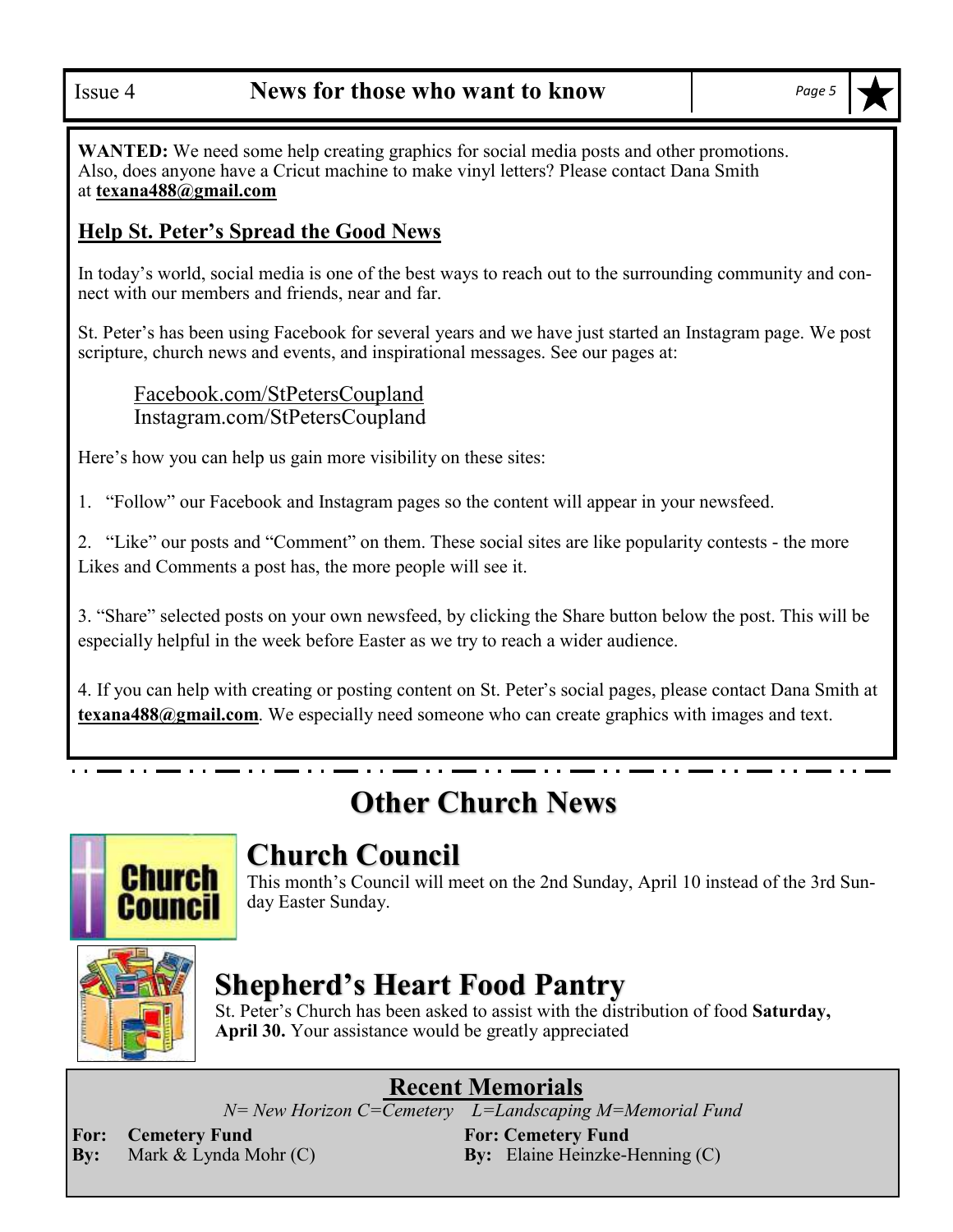#### Issue 4

#### **St. Peter's Church of Coupland Council Meeting Minutes March 20, 2022 Not yet approved**

Members present: Janet Doss, Carolyn Haverland, Anita Holubec, Roy Morris, Peter Wabbel, S.R. Moss, Bonnie Sladek, Sandra Wernli

Absent: Sharon Kreidel

The agenda was adopted with additions.

Approval was received for the minutes of last month.

Financial reports for Income & Expense and Profit and Loss Budget vs. Actual were reviewed by council members.

#### **Committee reports**:

Pastoral Search Committee: One application has been received and under review.

#### **Pastor's report:**

Reviewed the Pastor's report. Pastor Charles was busy with several zoom meetings with the Heart of Texas Association Committees for Planning and Ministry. He worked on our statistical report to the UCC Data Hub. He researched the most recent Church Record Book and put together a spreadsheet for current membership and it will be used to make adjustments to our membership number during 2022. This will be particularly helpful as the Association Dues will be raised from \$5 per member to \$7.50 in 2022. Please see Pastor's report for more detail.

#### **Old Business:**

Member List: The member list was reviewed by Barbara Piper, Sandra Wernli and Judy Downing to identify those that have not been active for quite some time. This list was later given to Barbara Coleman.

A letter was drafted by Pastor Charles and reviewed and approved by council members to be mailed. A new member list will be created after responses have been received.

Call list: This list will be revised after the member list is updated.

Playground: This is on hold until the siding is determined.

Sign: This is on hold until the siding is determined.

Repairs: Toilet repairs have been completed by Danny Smith. Dishwasher is on hold until siding is determined.

#### **New Business:**

Easter Week: A Maundy Thursday service will be held in place of Good Friday Service. It will begin at sunset at 8:00 pm. Sunrise service will be held at 7:00 am on Easter Sunday, with breakfast following at 7:30, and the Easter Egg hunt will be after church.

St. Peter's accounts: A motion was made and approved to authorize the following users on all operating and vendor accounts: Stacy Stork, Sharon Kreidel, and Janet Doss.

Memorial Weekend Service: Motion was made and approved for Charles to attend the conference meeting at Camp Allen in Navasota, TX. He will find someone to conduct services.

Elected and Appointed Committees: A task force was appointed to review and update all the committees. The task force will consist of Sharon Kreidel, Roy Morris, and Carolyn Haverland.

A review of the calendars was done for April and May with a few changes.

Respectfully submitted,

Cindy Alexander Secretary

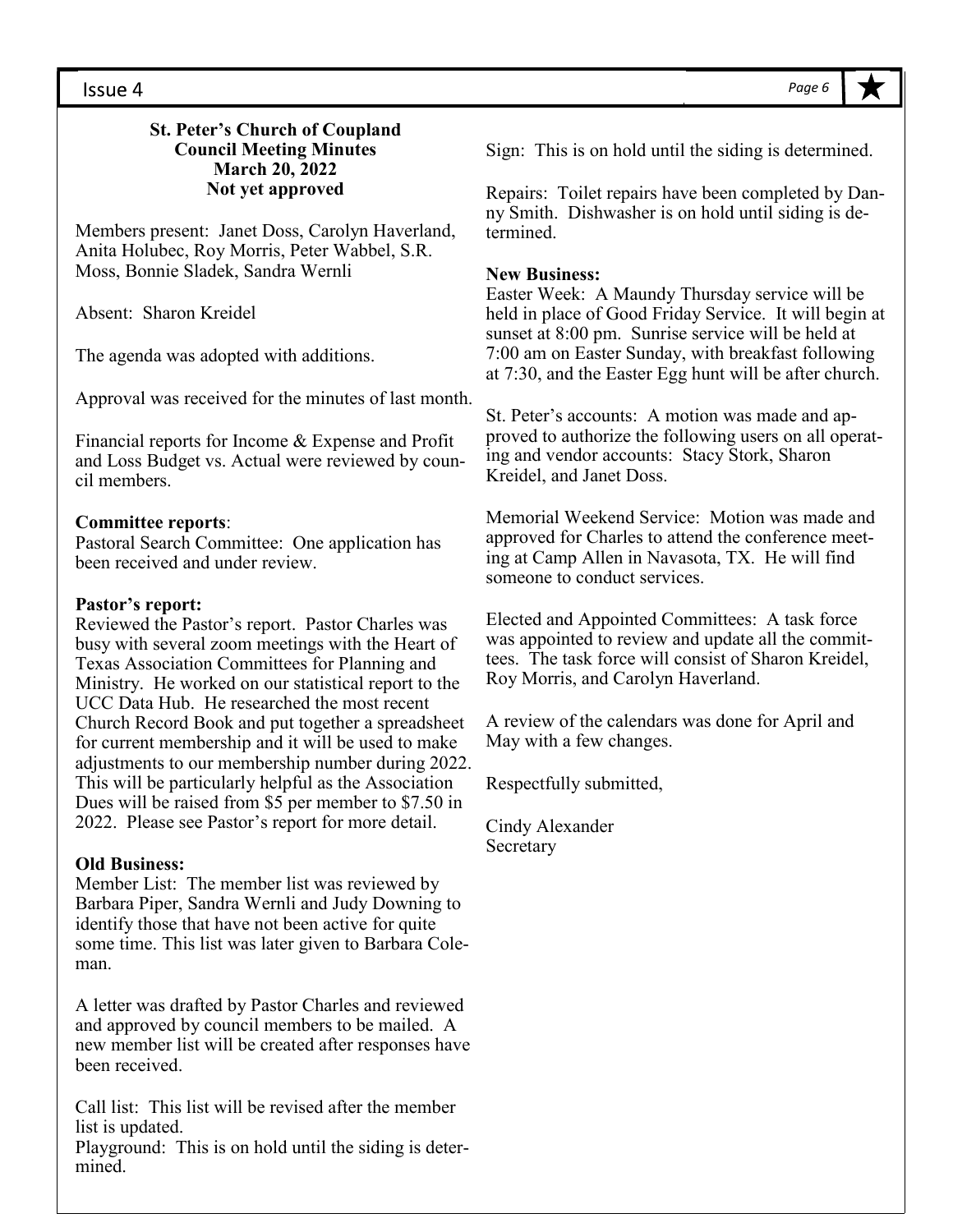Page 7 **St. Peter's Calendar of Events** 

# April 2022

| <b>Sun</b>                                                                                                                                                                           | <b>Mon</b>     | Tue                                                                                                              | <b>Wed</b>                                       | <b>Thu</b>                                                         | Fri                                           | <b>Sat</b>                                      |
|--------------------------------------------------------------------------------------------------------------------------------------------------------------------------------------|----------------|------------------------------------------------------------------------------------------------------------------|--------------------------------------------------|--------------------------------------------------------------------|-----------------------------------------------|-------------------------------------------------|
| <b>April Bread Baker</b><br><b>Anita Holubec</b><br><b>April Event Coordinator</b><br><b>Anita Holubec</b>                                                                           |                |                                                                                                                  |                                                  |                                                                    | $\boldsymbol{l}$                              | $\overline{2}$                                  |
| $\mathfrak{Z}$<br>9:15am Adult Class<br>10:15am Worship/<br>Communion                                                                                                                | $\overline{A}$ | 5<br>Coffee<br>Connections<br>9:30am<br>Confirmation<br>$5-6$ pm                                                 | 6<br>Soup Supper<br>6pm<br>Lenten<br>Service 7pm | $\overline{7}$                                                     | 8                                             | 9                                               |
| 10<br>9:15am Adult Class<br>10:15am Worship<br><b>Church Council</b>                                                                                                                 | II             | 12<br>Coffee<br>Connections<br>9:30am<br>Confirmation<br>$5-6$ pm                                                | 13                                               | 14<br><b>Maundy</b><br><b>Thursday</b><br>with<br>Communion<br>8pm | 15<br><b>Good Friday</b><br><b>No Service</b> | 16                                              |
| 17<br><b>Easter Sunday</b><br>7:00am Sunrise<br>Service<br>7:30am Breakfast in<br>Fellowship Hall<br>9:15am Adult Class<br>10:15am Worship/<br>Communion<br>11:30 Easter Egg<br>Hunt | 18             | 19<br>Coffee<br>Connections<br>9:30am<br>Elgin<br>Ministerial<br>Alliance<br>11:30am<br>Confirmation<br>$5-6$ pm | 20                                               | 21<br>Newsletter<br>Deadline                                       | 22                                            | 23                                              |
| 24<br>9:15am Adult Class<br>10:15am Worship<br><b>Potluck Luncheon</b>                                                                                                               | 25             | 26<br>Coffee<br>Connections<br>9:30am<br>Newsletter<br>Assembly<br>10:30am<br>Confirmation<br>$5-6$ pm           | 27                                               | 28                                                                 | 29                                            | 30<br>Shepherd's<br><b>Heart Food</b><br>Pantry |